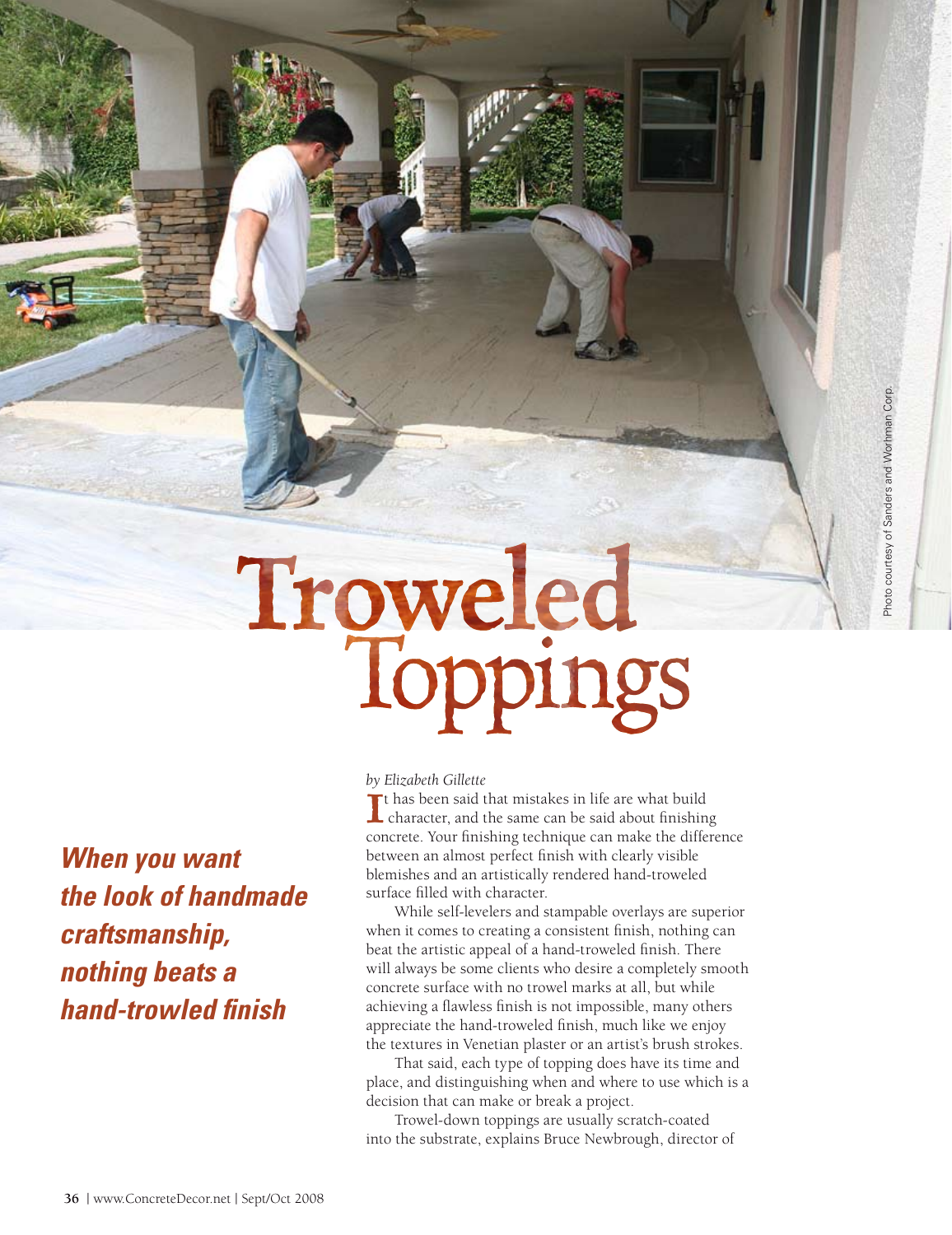

A skip-troweled microtopping with Miracote's architectural water-based stain, Mirastain II. There are two colors used on this floor. One is a liquid pigment (ColorPax-LIP Tiger Gold) and the other is a dry metallic pigment (Pale Gold).

application development and product advancement for Ardex Engineered Cements. Then, a second, very thin (1/32 inch to 1/16 inch) layer is troweled immediately over the surface, with the trowel expertise of the installer relied upon to create the desired look.

Self-leveling toppings, in contrast, are usually installed at a minimum thickness of 1/4 inch and are spread and smoothed into place from a standing position. Stampable overlays are in the neighborhood of 1/2 inch thick, as they need to have enough depth to receive the imprint of the stamp.

Microtoppings and spray-down systems, while both requiring bond coats, can also both be troweled. Microtoppings are often used when the application will not allow any type of thickness, explains Trevor Foster, principal trainer and sales manager for Miracote Products. "These toppings can be installed over wood, vertically, and can be pigmented in a variety of colors and either left alone, or troweled to

achieve any type of texture."

The big difference between microtoppings and spray-down systems, says Newbrough, is the appearance of the finished product. Spray-downs and microtoppings both go down in a thin layer. But if left alone, the spray-down surface will dry and harden in a pattern of small dots or mounds randomly spaced over the surface. This pattern will not occur with microtoppings.

The spray-down surface may also be allowed to set for a short period of time and then flat-troweled over the slightly hardened surface, creating what is called a knock-down pattern.

"Whatever other financial and logistical requirements there are, to trowel or not to trowel is most often an aesthetic call," says Michael Miller, owner of The Concretist in Benicia, Calif. "Troweling looks like troweling, and troweling can look a lot of different ways."

Miller explains that troweling is often used when color and special texture is an afterthought, in a remodel for example, because it can be thinly applied on top of an existing surface. For this reason, it also is used when turning a decorative job gone bad into something good.

Troweling is also used when critical aesthetic decisions must be made on portable samples far from the actual project site, as these finishes are generally very reproducible and consistent.

Foster explains that troweled toppings are often also used when preserving the landscape around a project is important. "With troweled toppings you typically hand-mix everything and hand-unload all materials with only foot traffic going back and forth," he explains. "On the other hand, if you are pouring a new slab, you have Bobcats, buggies, and wheelbarrows. If they can't fit through a gate you have to remove it. The grass and landscaping usually gets beat up pretty badly. You also do not have to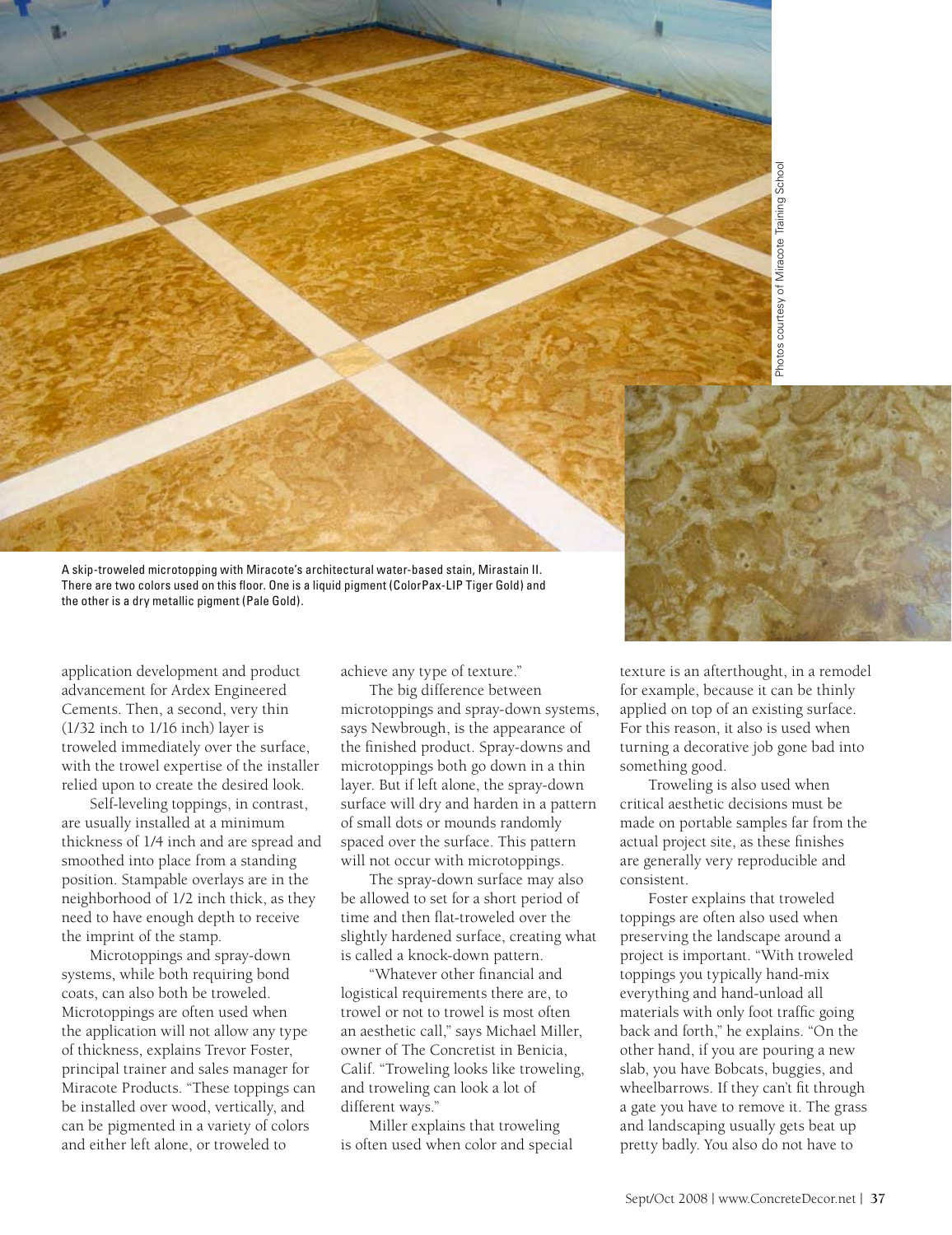

Photo courtesy of Gold Chain Construction

Above: This troweled finish was custom-designed and installed by Gold Chain Construction in Hawaii.

Left: The New Leaf Market in Half Moon Bay, Calif., has a floor created using a two-pass Magic-troweled Sgraffino overlay and dyed graphics.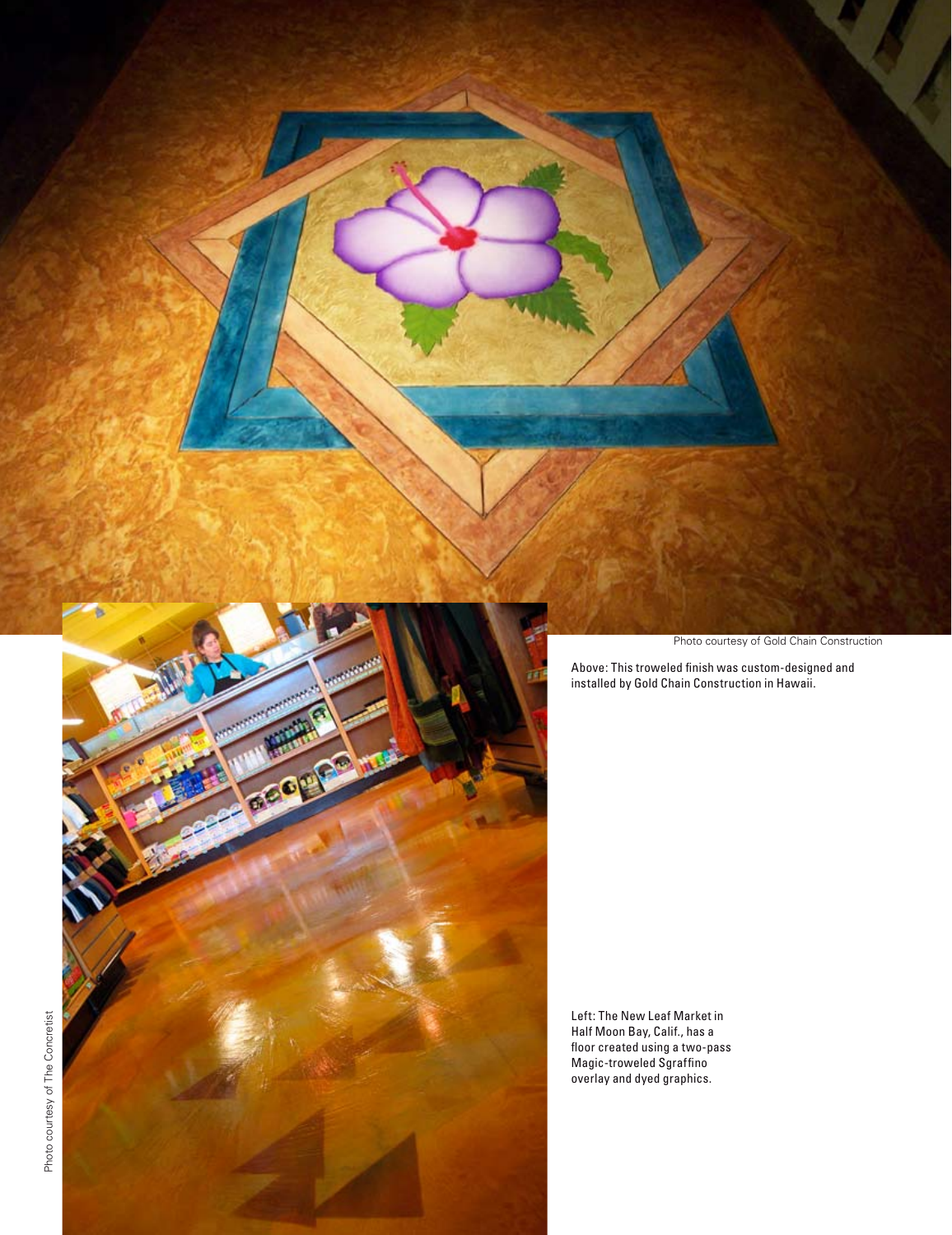worry about replanting new sod or mulch around the new surface (when applying a troweled topping) because there is no form work."

He also explains that toppings in general can be installed in a very short period of time, with minimal cure time before sealing or topcoating. They can be sealed in the same day or the following day, depending on the topping chosen.

Foster gives the example of a pool deck as an ideal troweled project. If a property management company wants a new surface for a pool deck, there are two choices, he says: rip out and repour concrete or use a topping. With a ripout application you have to jackhammer the concrete, potentially damaging coping stones around the pool, the tile in the pool, and skimmers. Then you have to pay to take the concrete to a dump or recycling center. With a topping, he continues, you only have to prepare the concrete, which creates little dust and noise. "Once that is finished, you are ready for installation, and in a day or two you are done and the pool is ready to reopen."

Additionally, if there are existing cracks in the deck, you can do crack repair and take steps to remedy the problem when planning to apply a topping. "With a new slab, there are a lot of what-ifs, and hopefully it does not crack during the curing process," Foster says.

The marks or decorative effects that a trowel leaves behind can be a primary reason one decides to use a troweled finish. But depending on the look you want, this can be bad too. "Chattering is a condition that happens often around the perimeter when you are troweling near the wall and your trowel edge catches the wall and bounces down the edge, leaving rows of trowel marks," explains Newbrough. "It can also occur as you are smoothing, there are imperfections in the surface, and the trowel bounces as you apply pressure."

Chatter and "windshield-wiper marks" can make a good job look bad, says Rob Sonders of Brighton, Colo. based Surfacing Technology. The key to any resurfacing project is to produce a result that looks natural, not manmade. Chattering can be visible through the pattern. If a trowel-down is done correctly, with the correct material, there should be minimal chatter. In some cases, however, chatter with a very thin topping is unavoidable. To solve this problem, Sonders says, multiple thin coats are required. Also, using certain trowels can help eliminate undesired chatter. Sonders suggests using blue steel trowels with rounded edges, often called pool trowels, as their flexibility and shape helps avoid creating these markings.

As for achieving desired patterns from these patterns, Sonders says your imagination is the limit. He suggests using tape for creating patterns on the concrete, as you can create whatever pattern you like and aren't held hostage to a stamp pattern. This also allows you to make adjustments before finishing. Creating taped patterns or using stencils works well for creating company logos and other recognizable patterns in concrete finishes.

Sonders says using water and chemical stains on top of these patterns creates the visual effect of depth, and the overall effect can rival the appearance of real stone, tile and slate.

He also says any type of trowel can be used to create the textured effects necessary for a stone or tile appearance. Carving tools can greatly vary and can even be self-made. Miller suggests Magic Trowels (similar to really fine and responsive squeegees), notched trowels and putty knives for sculptural purposes. Small margin trowels with a handle can be used to clean out joints and carve material horizontally and vertically. He says materials can also be applied by pouring or using squeeze bottles and subsequently troweled or not, for fine line-work and illustration.

Because the material can set very quickly on trowels, having plenty of wash buckets on hand is useful. Sonders suggests that as a general rule, the temperature of the slab and ambient temperature should be above 40 F.

Turn your OLD floor into a NEW work of art with FLOOR-TOP STG from W. R. MEADOWS

FLOOR-TOP STG standard-grade, self-leveling topping/underlayment is ideal for smoothing and leveling concrete and rigid-based interior substrates, either before the application of a floor covering, or as a finished floor. In addition FLOOR-TOP STG may be color-enhanced. The light grey color of FLOOR-TOP STG is an ideal canvas for liquid tints, topical coatings, and acid stains or dyes. With FLOOR-TOP STG, you can create a finished, decorative floor that is only limited by your creativity.

**R. MEADOWS** 

**SEATTIGHT** 

**EADOWS, INC.** 

This ability to rehabilitate and also enhance the aesthetic look of the finished floor creates a one-two punch. Not only fix, but also improve the appearance beyond the original.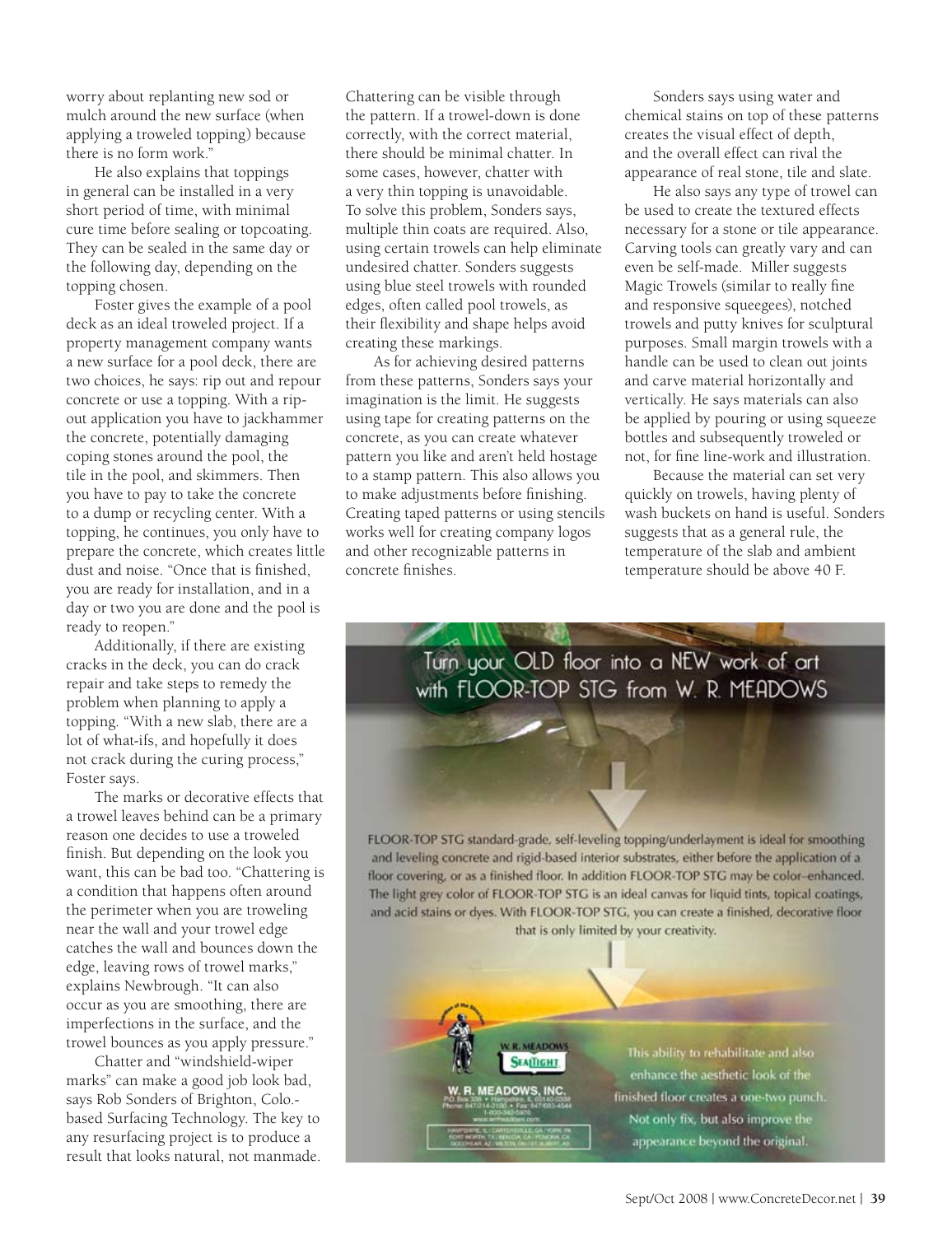# **Concrete Additives**

## **Recycled Glass Aggregates**

1177



**• Regular Flatwork Terrazzo** 35 colors 10 sizas r colors 877.294.4222

## Sparkle Grain "adds a sea of" diamonds to your concrete"

The Sparkle Grain Finish System is an eye-catching black sparkle concrete finish applied with concrete hardeners for interior and exterior uses.

Sparkle Grain is recommended where a decorative, hard, long-wearing, non-slip surface is required.

**Pacific Palette Concrete Products** P.O. Box 5126 . Santa Cruz, CA 95063 Tel: (831) 457-4566









Heritage Glass, Inc. Fine Glass Aggregate for Terrazzo 130 West 700 South Bldg. E Smithfield, UT 84335 435-563-5585 Fax: 435-563-5583 www.heritageglass.net

**Wesley Enterprises, Inc. One Stop** For All Your **Application Tools** 

Roller Covers/Lint-Free · Squeegees · Mil-Squeegees - Spike Shoes - Spiked Rollers · Buckets · Pails · Moisture Detection Kits - Cove Strip - Cove Base - Safety Items - Blue Tape -Sanding Disk-Grit/Screen · Diamond Blades · Cup Wheels · Gauge Rakes · Wire Re-Surfacers · Plus Hundreds Of Other Items!



www.wesleyenterprises.com 608 University Ave., Bloomington, IL

Remove... Grind... Polish...

No matter how you kant it.

877.786.5067 - Toll Free

**TIOJ-COT UNANGI**